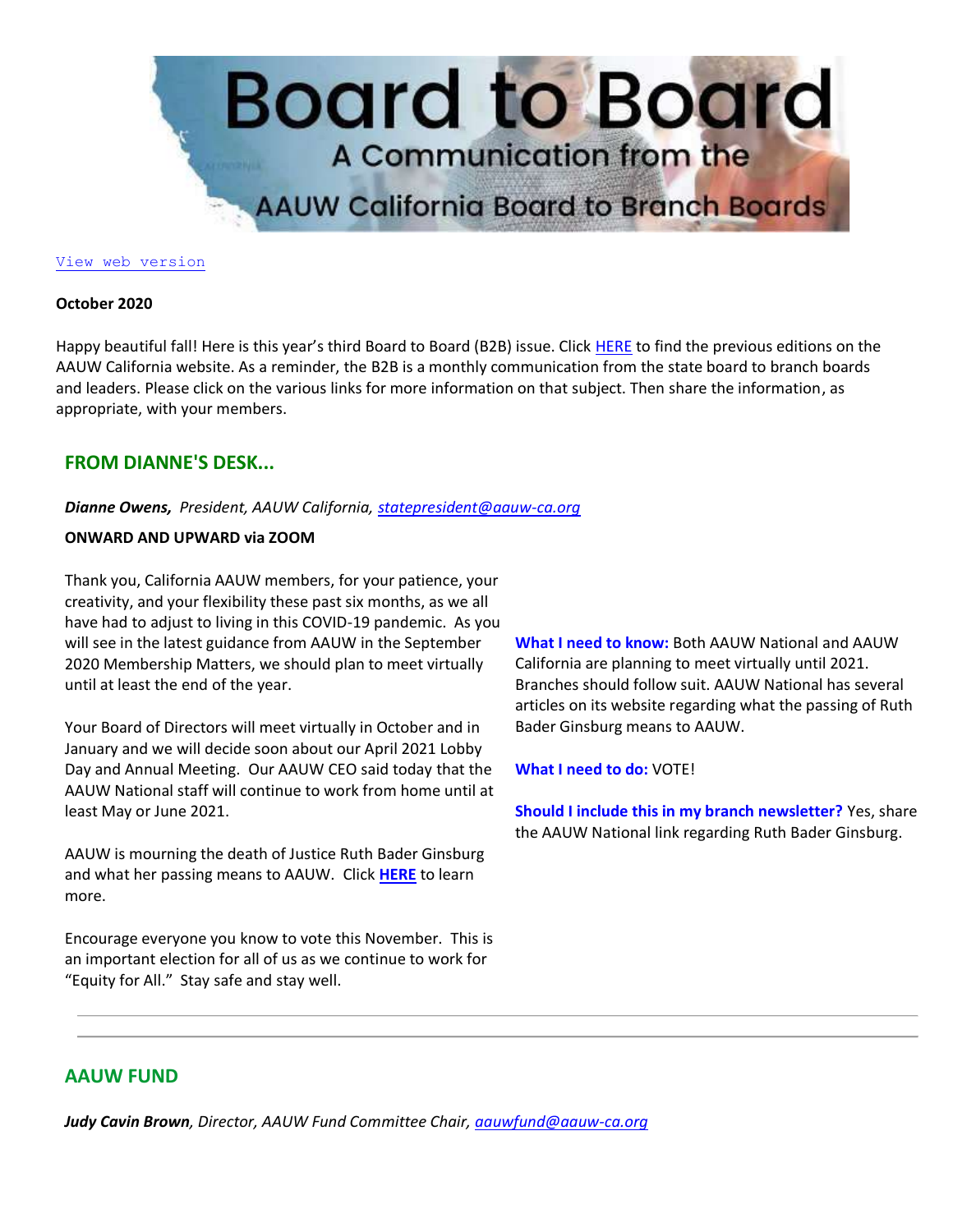## **ONLY DAYS UNTIL AAUW FUND VIRTUAL LUNCHEONS WITH THE FELLOWS/GRANT RECIPIENTS**

This is your last reminder for the 2020-2021 Fund webinars being held in October. There are two events at one convenient location – Zoom. While we will miss the social gathering aspect of the luncheons, the webinars may afford the opportunity for those hampered by distance or other physical constraints to participate.

There will be different women speaking at each event, so please consider registering for and attending both webinars:

# **Saturday, October 10th, and Saturday, October 24th. Both webinars will begin at 1:00 p.m.**

These are free events, open to all. Please invite your friends to join us.

Don't forget to register for the Zoom webinars by clicking **[HERE](https://bor.aauw-ca.org/sendy/l/YlrJ763AeyF892b51vFm0EptRw/ss4lmfsRqSlZBs7dThGm3g/Gty90mouVyZkzKJ8HyafTA)**.

# **ESTATE PLANNING AND THE LEGACY CIRCLE**

Provided by Charmen Goehring, Northern California Legacy Circle Liaison, [charminme@yahoo.com](mailto:charminme@yahoo.com)

Established by Congress in 2008, Estate Planning Awareness Week is observed annually during the third week in October to recognize the need, importance, and benefits of estate planning. This is an important reminder not only to make sure your own estate plan is up to date but also to talk to your family members about your wishes.

In a 2019 survey carried out by caring.com, 57% of adults in the United States say that they don't have a will or trust, even though 76% of people surveyed think estate planning is important.

Estate planning is often a difficult subject to broach, as it brings the unpleasant topics of aging and death to the forefront of our minds. Nevertheless, creating an estate plan can provide peace of mind for you and your loved ones by ensuring your life savings are protected, plans are in place in the event of an illness, and property is passed down according to your wishes.

Some members may wish to donate a part of their estate to AAUW to help assure that it can continue its important work. Whether you would like to learn more about estate planning in general or tax-wise ways to include AAUW as a part of your legacy, we are here to help. You may contact Heather Miller, AAUW Advancement Director at [millerh@aauw.org.](mailto:millerh@aauw.org)

**What I need to know:** There are two virtual Fund luncheons this month, each featuring different fellows and grant recipients whose academic endeavors AAUW supports.

**What I need to do: [Register](https://bor.aauw-ca.org/sendy/l/YlrJ763AeyF892b51vFm0EptRw/ss4lmfsRqSlZBs7dThGm3g/Gty90mouVyZkzKJ8HyafTA)** for the webinars.

**Should I include this in my branch newsletter?** Yes! Your members will be inspired by these women and their fascinating work.

**What I need to know:** Members may include a bequest to AAUW in their estate planning and become members of the Legacy Circle.

**What I need to do:** Raise awareness of Legacy Circle and enter your branch in the state competition for signups.

**Should I include this in my branch newsletter?** Yes, give members information on becoming Legacy Circle members.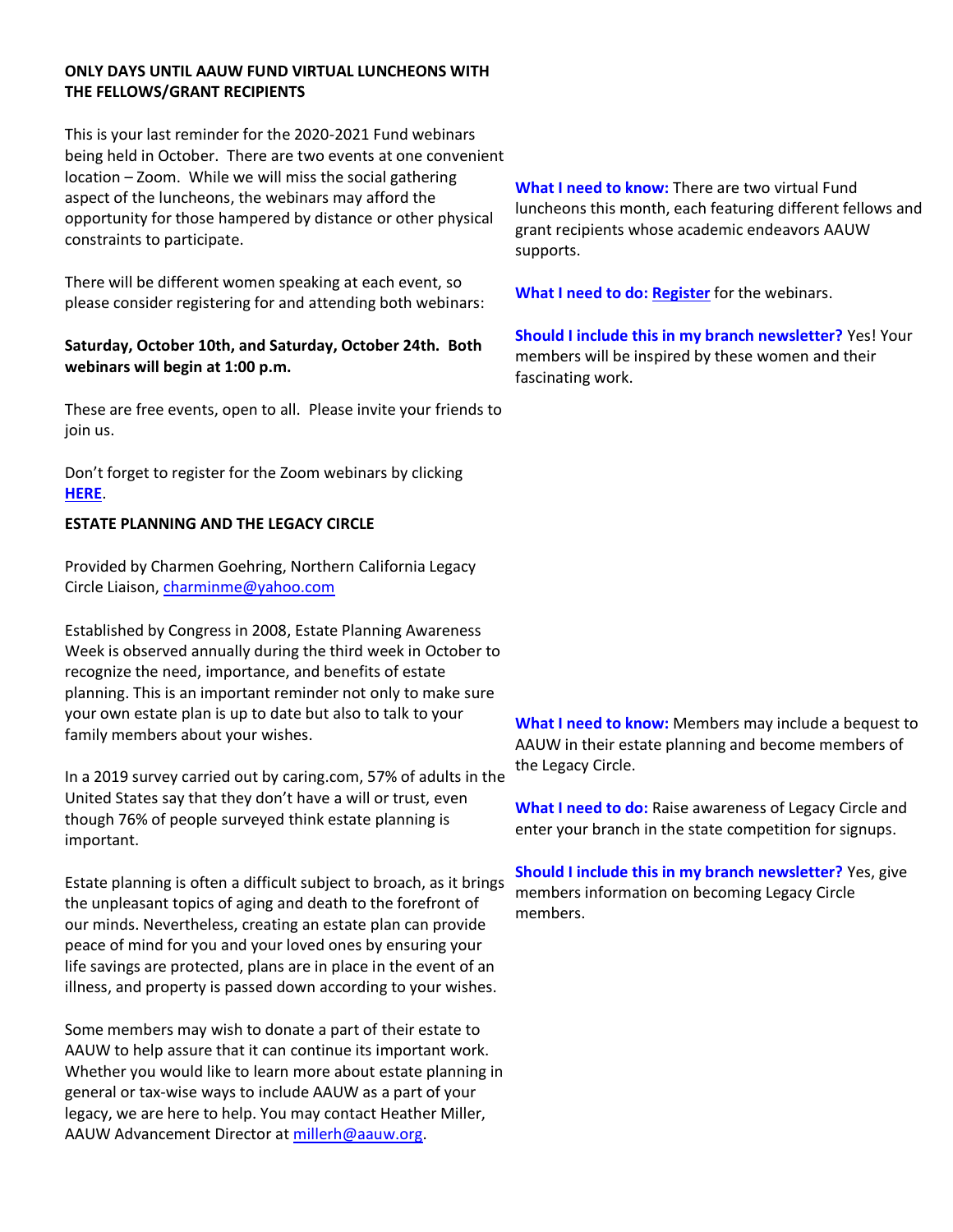We would also be delighted to welcome you to the Legacy Circle—AAUW's recognition society for visionary members who are committed to advancing equity for women and girls long into the future by bequeathing some portion of their estate to AAUW. Heather Miller, Judy Horan [\(queenjah@pacbell.net\)](mailto:queenjah@pacbell.net), and Charmen Goehring [\(charminme@yahoo.com\)](mailto:charminme@yahoo.com) of the AAUW Legacy Circle team are available to assist you. You can also click **[HERE](https://bor.aauw-ca.org/sendy/l/YlrJ763AeyF892b51vFm0EptRw/EG5FGwr763KhrWUqgheMlwbA/Gty90mouVyZkzKJ8HyafTA)** to find information on AAUW's website.

Also, don't forget our state Legacy Circle contest- only two months left to join the fun! The branch with the most new Legacy Circle members will enjoy special recognition as well as a unique and engaging Zoom call with Heather Miller, Dianne Owens, and more!!

### **BRANCH ASSISTANCE**

#### *Crystal Stebbins and Carol Holtzgrafe, Directors, [branch@aauw-ca.org](mailto:branch@aauw-ca.org)*

### **NEWS YOU CAN USE**

We had a query from a branch asking about rules for posting those Zoom meetings (videos) on social media, and if they should get members' permission. Having checked with our president and webmaster, these are the rules under which we should operate: You may post videos and pictures on a Members' Only page without asking permission because that page is password protected. However, if you plan to post to Facebook, Instagram, etc., you should ask if anyone wants to opt-out before the meeting begins. Instruct them to turn off the video option on their Zoom page and remove their name (if the host allows that). If it's after the fact, it is possible for a "techie" to edit the page once it is uploaded to YouTube, blurring a member's picture.

**Five-Star Program**: Branches completing the requirements for one or more stars in the Five-Star Program should submit their achievement to AAUW National as soon as possible. Check the bottom of the **[Five-Star page](https://bor.aauw-ca.org/sendy/l/YlrJ763AeyF892b51vFm0EptRw/bAWU5GhlpV6rVdxKZ6y9VQ/Gty90mouVyZkzKJ8HyafTA)** on the AAUW National website. Why delay when you can be recognized for each subsequent star? Also, if your branch or Interbranch Council would want either of us (Crystal or Carol) to explain the program to your members – and, possibly, boost enthusiasm – just ask. You can see which California branches have been awarded stars by clicking **[HERE](https://bor.aauw-ca.org/sendy/l/YlrJ763AeyF892b51vFm0EptRw/9qhUPhXD94892RA4H0763z6GXw/Gty90mouVyZkzKJ8HyafTA)**.

We are at your service to answer questions, solve problems (we hope) and offer assistance and insight.

**What I need to know:** Members' privacy must be protected when posting recordings of Zoom sessions. There is a national Five-Star Program where branches can complete the requirements for one or more stars.

**What I need to do:** Review the privacy rules for social media explained here. Work toward earning stars and report each one when achieved.

**Should I include this in my branch newsletter?** Include information on the Five-Star program to generate enthusiasm.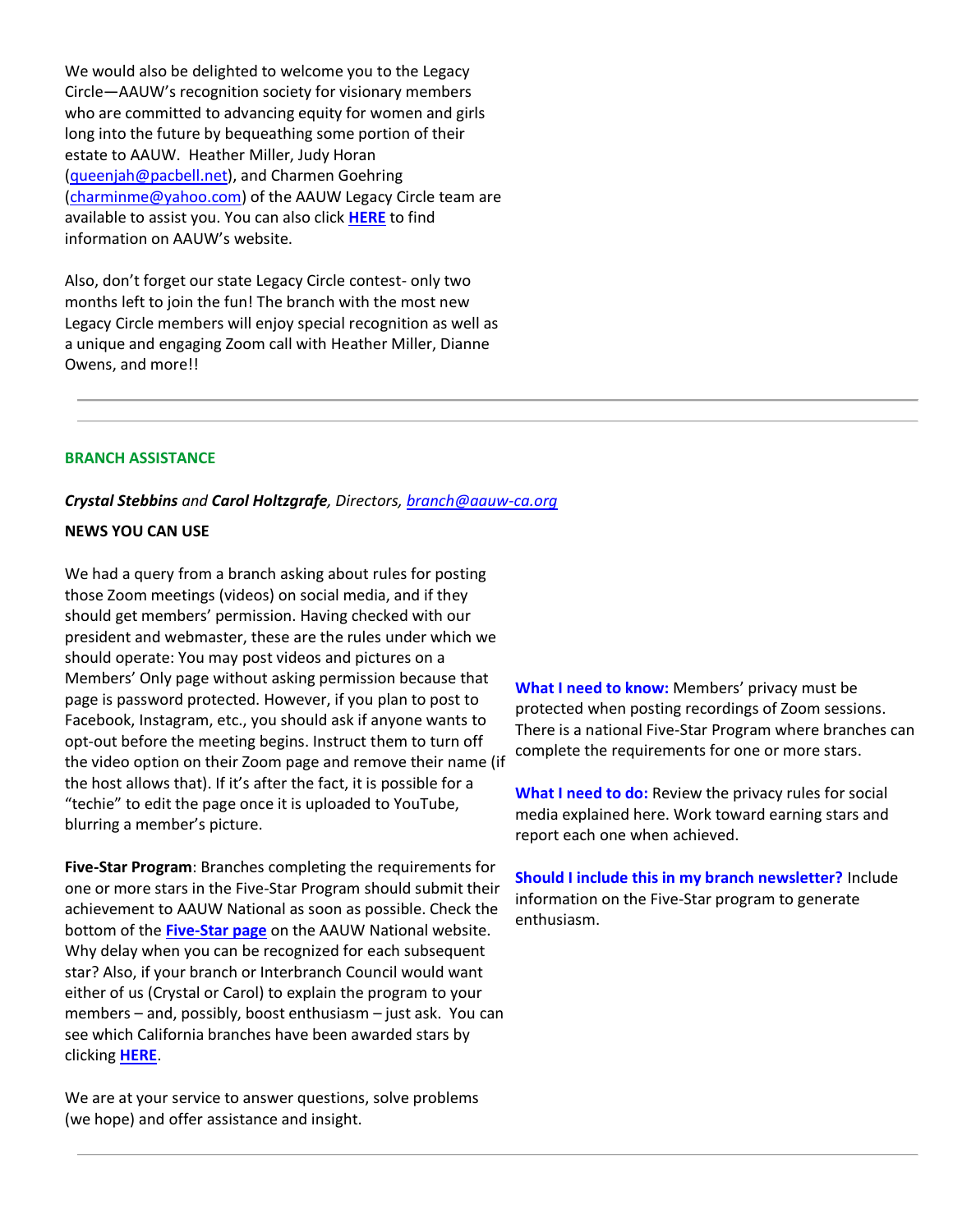# **COLLEGE/UNIVERSITY (C/U) COMMITTEE**

## *Donna Lilly, C/U Committee Chair, [cu@aauw-ca.org](mailto:cu@aauw-ca.org)*

# **BETTER THAN I ANTICIPATED**

Free AAUW e-student affiliates (ESAFs) in California now number 395. (Last year there were 709 ESAF e-student affiliates.) This is a pleasant surprise in this COVID time as each of these students joined as an AAUW member through the online process from the college or university campus they attend. These students care about the same values you care about as an AAUW member.

Mentoring the ESAFs virtually is one way to stay in contact with students who value pay equity, gender equality, cultural inclusion, and knowledge from a college education. They also benefit from learning resume writing, job search strategies, and having the opportunity to participate in enlightening webinars.

You can contact the ESAFs by each student's personal email on the campus in your community. Search the AAUW Member Services Database, input your 6-digit AAUW membership number, click on E-Student Affiliates and choose the state of California. Laguna College of Arts & Design has signed up the highest number of ESAFs—58. Sierra College signed up 43. Saddleback College and UC Davis tied by signing up 19. Irvine Valley College recruited 18 ESAFs. Congratulations to the branch college and university chairs who continue to share leadership skills and award scholarships to college and university students.

Now is the time to share your expertise and professional skills with ESAFs who care about and want to learn about the mission of AAUW.

Thanks to the branch presidents for appointing 48 college and university chairs to continue communicating with campus partner representatives and e-student affiliates in this time of virtual learning and social distancing.

**What I need to know:** Students may join AAUW free as estudent affiliates if your branch has a C/U (College/University) partner.

**What I need to do:** Locate your branch's e-students in the MSD (Member Services Database) and reach out to them. Appoint a College/University Chair to your leadership team.

**Should I include this in my branch newsletter?** Yes, members may know students who qualify.

# **COMMUNICATIONS**

*Tracey Clark, Director, Communications Committee Chair*, *[communications@aauw-ca.org](mailto:Communications@aauw-ca.org)*

**IT'S TIME TO VOTE AND WE ARE HERE TO HELP! What I need to know:** There is a campaign for members to post GOTV (Get Out The Vote) messages on their own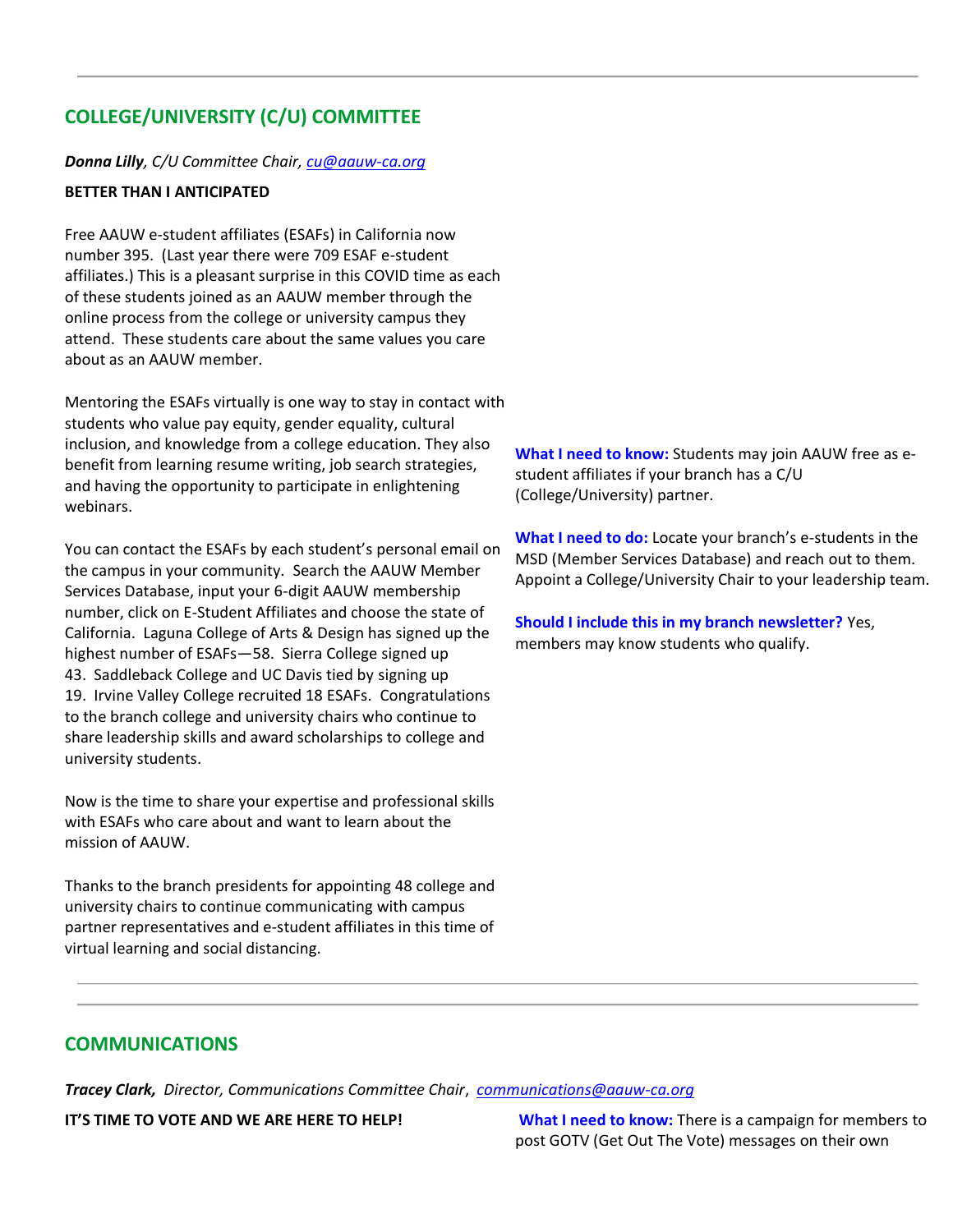It's time to encourage not only your members but everyone to VOTE in the November presidential election! The Communications team has been supporting a social media campaign designed and developed by the Public Policy team. Each member has been receiving a weekly email detailing what to post on their own social media to keep voting topmost on everyone's mind. Please encourage your members to participate in this campaign and, of course, to VOTE!

The Communications team has also been supporting other committees. They posted th[e Call for Candidates for 2021-2022](https://bor.aauw-ca.org/sendy/l/YlrJ763AeyF892b51vFm0EptRw/fgAK763KkJJV9LX7W72763gDOQ/Gty90mouVyZkzKJ8HyafTA) to announce the open AAUW California board positions for the Nominations and Elections Committee. We need you to consider either running for office or nominating another member for the positions of CFO, Director, or President-Elect. For the Public Policy team they created an electronic survey that will be emailed to all members around October 8th.

In addition, we have four webinars on our schedule this month: Two AAUW Fund "Virtual" Luncheons (each with different speakers), *Increasing Gender Diversity on the Boards of Nonprofit Organizations*, and *Why Public Policy Matters*. All information about past and upcoming webinars can be found on the website **[here](https://bor.aauw-ca.org/sendy/l/YlrJ763AeyF892b51vFm0EptRw/UM64kmF6xsZc4Bke763sg0Cw/Gty90mouVyZkzKJ8HyafTA)**. Remember to register so a personal Zoom link can be emailed to you!

"VOTE!!! Remember what the suffragists said when they finally won their long hard battle to get us the right to vote, knowing that they probably would never get to exercise the right or see the results; they said, 'this is not for ourselves alone.' It was for us and every generation of women to come. If we don't vote, we are ignoring history and giving away the future." – Pat Mitchell

social media. There are four webinars in October. The Call for Candidates for the state election is posted.

**What I need to do:** Encourage members to sign up for the webinars and consider running for state office.

**Should I include this in my branch newsletter?** Yes, share the GOTV campaign, list the upcoming webinars, and post the link to nominate candidates for the state board.

# **DIVERSITY & INCLUSION**

### *Elaine Johnson, Director*, *[diversity@aauw-ca.org](mailto:diversity@aauw-ca.org)*

### **DIVERSITY AND INCLUSION LAUNCHING PAD**

Discussion of race, diversity, inclusion, and social justice has just begun. We are now on the launching pad for action. Once the box is opened, there is no going back. The box has been opened. We have had national, state, and branch meetings that address social justice. The need to have conversations and find ways to serve our communities is now on the launching pad. We now have the opportunity to become anti-racist and to collaborate with other groups that have common goals

**What I need to know:** Issues of diversity and inclusion are top of mind at the state and branch level.

**What I need to do:** Encourage members to participate in the webinars addressing these topics.

**Should I include this in my branch newsletter?** Yes, list the webinars that address these social issues located **[HERE](https://bor.aauw-ca.org/sendy/l/YlrJ763AeyF892b51vFm0EptRw/FEXp6QycqBPwCFaUAbYdtg/Gty90mouVyZkzKJ8HyafTA)**. Remind members that recordings of every webinar are available.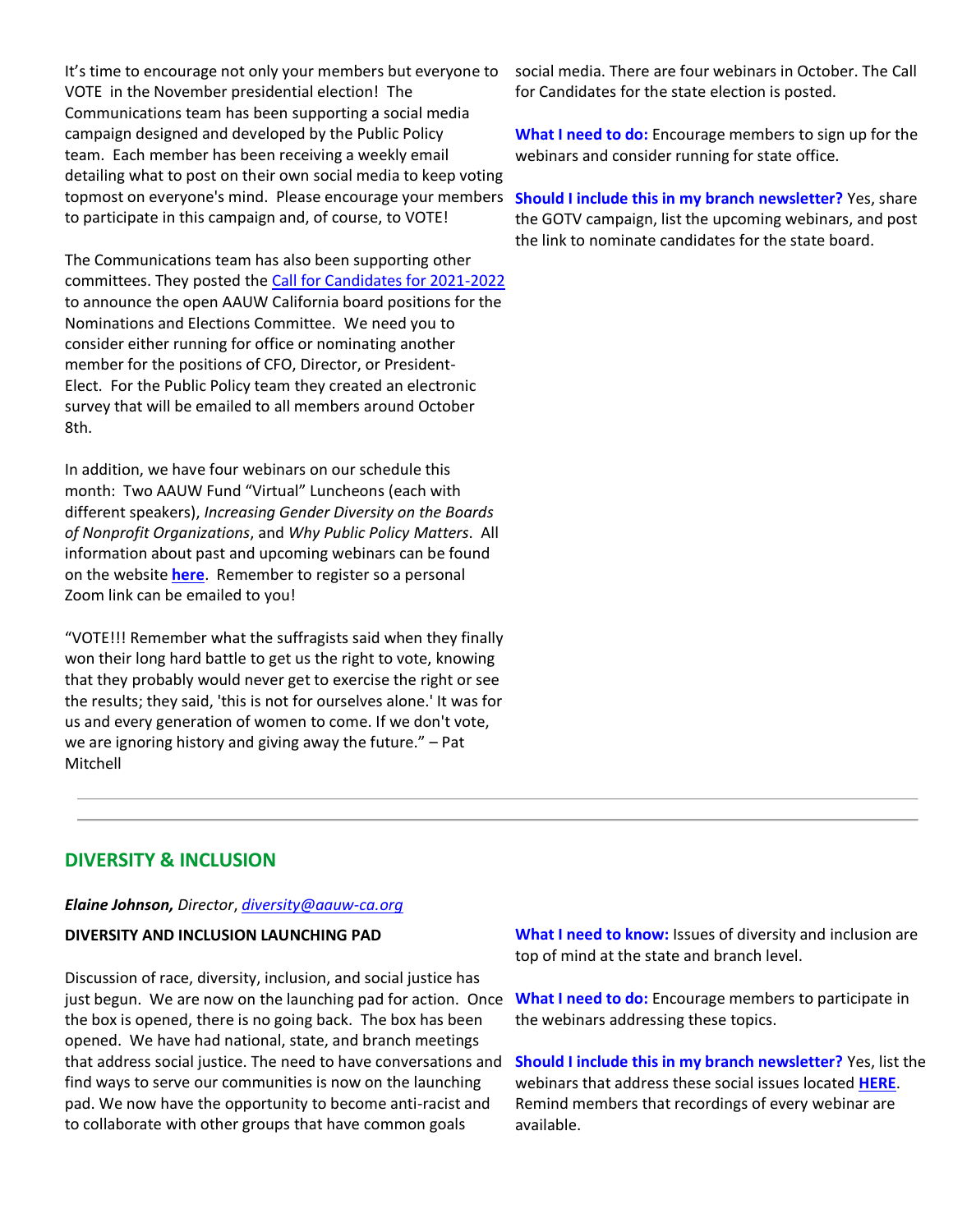around embracing diversity, inclusion, and addressing social justice.

Moving onward and forward is our focus for increasing diversity and inclusion of talented and committed people who promote the mission and vision of AAUW California.

State committees are all contributing to an understanding of diversity, inclusion, and social justice. This includes recorded webinars and input to the Diversity and Inclusion Tool Kit.

# **FINANCE**

*Roli Wendorf, Chief Financial Officer, Finance Committee Chair, [cfo@aauw-ca.org](mailto:cfo@aauw-ca.org)*

## **DEADLINES ARE NEAR**

If you haven't filed your federal taxes yet, the window for doing it through AAUW National using the Member Services Database (MSD) is closing quickly. The deadline is October 15th.

This is also a good time to do all your other filings – 199N, CT-TR-1, and RRF-1. Examples are available on [our website](https://bor.aauw-ca.org/sendy/l/YlrJ763AeyF892b51vFm0EptRw/jLwg9CGgdizy5H8hhvIqHQ/Gty90mouVyZkzKJ8HyafTA) for the last two. The CT-TR-1 is a new form this year, and more involved than the others. The deadline for all these forms is November 15th.

If you haven't paid AAUW California for insurance and Funds assessment, we would greatly appreciate receiving your payment early this year, preferably before the deadline of November 15th.

A brief branch finance survey was just mailed out to all finance officers to help us understand your branch's financial needs. Please do return those to us by October 15th.

Finally, a wealth of financial information related to fundraising was provided in the recent webinar, *Show Me The Money*. If you were unable to attend, you can find the recording and slides **[here](https://bor.aauw-ca.org/sendy/l/YlrJ763AeyF892b51vFm0EptRw/ESYf892bjG1SitZ892SLRYrtpw/Gty90mouVyZkzKJ8HyafTA)**.

**What I need to know:** The deadline for filing your branch federal taxes through the MSD is October 15th. Payment for your Fund assessment and insurance is due November 15th.

**What I need to do:** Look at the examples of the forms on the website if you are unsure of how to complete them. Complete the survey on branch finances by October 15th.

**Should I include this in my branch newsletter?** No, this information is for branch leaders.

# **MARKETING**

*Michelle Miller-Galaz and Sharyn Siebert, Directors, Marketing Committee Co-Chairs,* [marketing@aauw-ca.org](mailto:marketing@aauw-ca.org)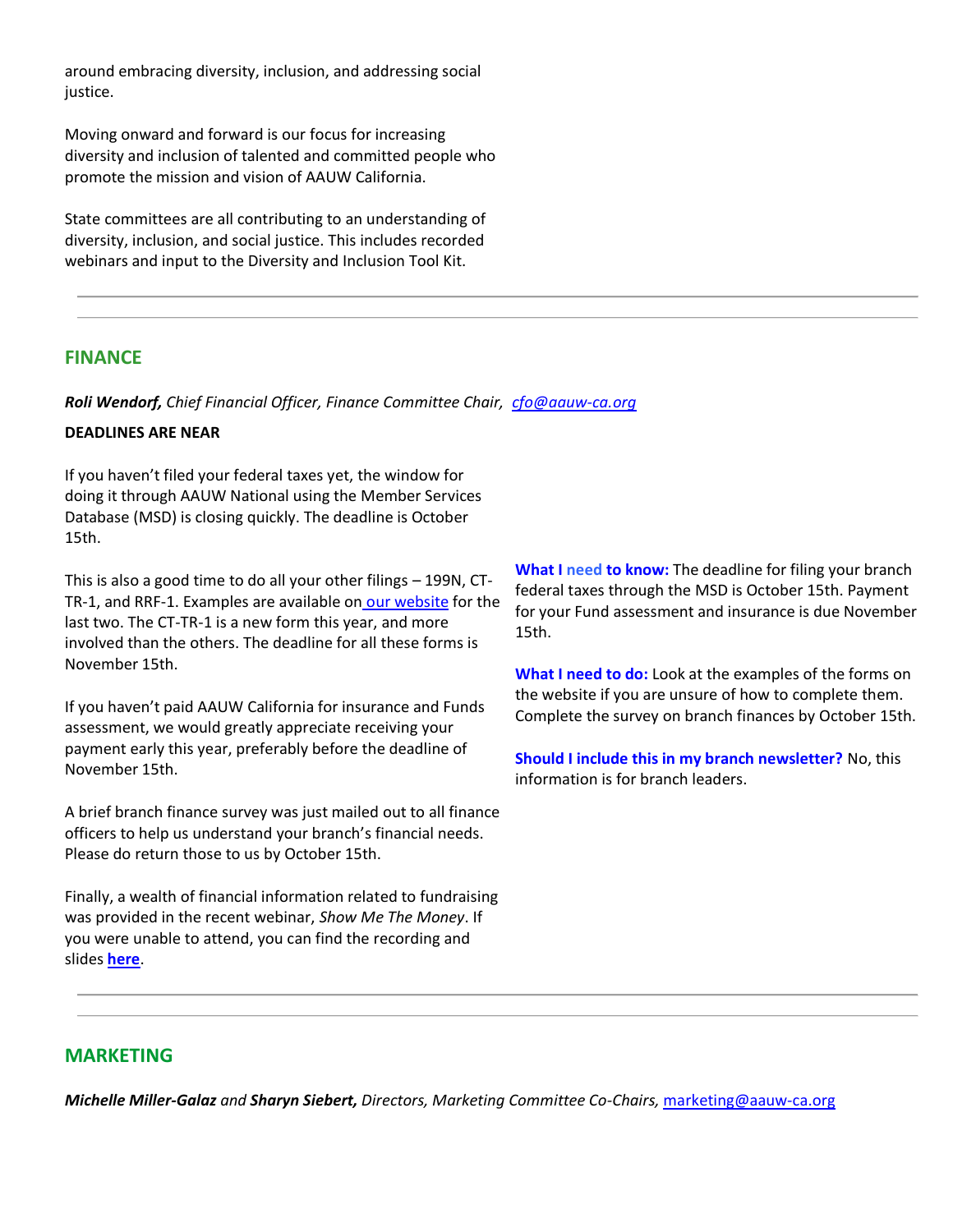## **WHAT TO DO TO MARKET YOUR BRANCH DURING THIS PANDEMIC?**

If your branch has a website, then that is the one positive thing you are doing to make your branch visible. If not, you are INVISIBLE during a time when reliance on technology has become paramount to all we are doing!

Site resources through AAUW National will migrate your current site and host your website for free using their template if you do the maintenance. For \$120/year they will also do the maintenance for you. Click **[HERE](https://bor.aauw-ca.org/sendy/l/YlrJ763AeyF892b51vFm0EptRw/eD9Sad5Osm892ktGb8b763sfbw/Gty90mouVyZkzKJ8HyafTA)** to learn more about how to take advantage of this benefit to the AAUW community.

If you do have a website, what does it show? Is it up to date? And do the pictures on it represent the breadth of your community involvement? Is there contact information there? Is there a way for people to join? If not, you are missing the boat!

Given that the average age of AAUW members is 73, if you want this organization to continue striving toward equity for girls and women, we need to engage new members. Use your website to illustrate the important work of the branch in this area.

Maybe updating your branch website to include pictures of your Tech Trekkers, and local scholarship winners will better educate those looking at your website to see your positive "footprint" in your community. Could that help attract new members &/or donations?

These are just a couple of the ways that branches have become noticed. Do you get new members who join because they saw your branch website? Do community members donate because you pointed out the positive impact of your local scholarships?

**What I need to know:** An updated website is critical for recruitment and marketing.

**What I need to do:** Review your website to be sure it is upto-date. Check that the content and photos demonstrate your impact on the community and would appeal to possible members.

**Should I include this in my branch newsletter?** Share this with your webmaster.

# **NOMINATIONS & ELECTIONS**

*Janice Lee, Nominations & Elections Chair, [nominating@aauw-ca.org](mailto:nominating@aauw-ca.org)*

## **GET MORE OUT OF YOUR AAUW MEMBERSHIP**

We are seeking a few leaders to run for the AAUW California Board in April 2021. Serving on the board is a wonderful way to rewarding in many ways. meet new friends, learn more in-depth information about AAUW and AAUW California, and to provide your skills and ideas to our future planning and assistance to branches. It is also fun! The board meets quarterly (currently on Zoom) and committees meet throughout the months as needed. The major qualification is that you believe in the AAUW mission,

**What I need to know:** Serving on the state board is

**What I need to do:** Encourage your board and branch members to consider running for one of three open positions.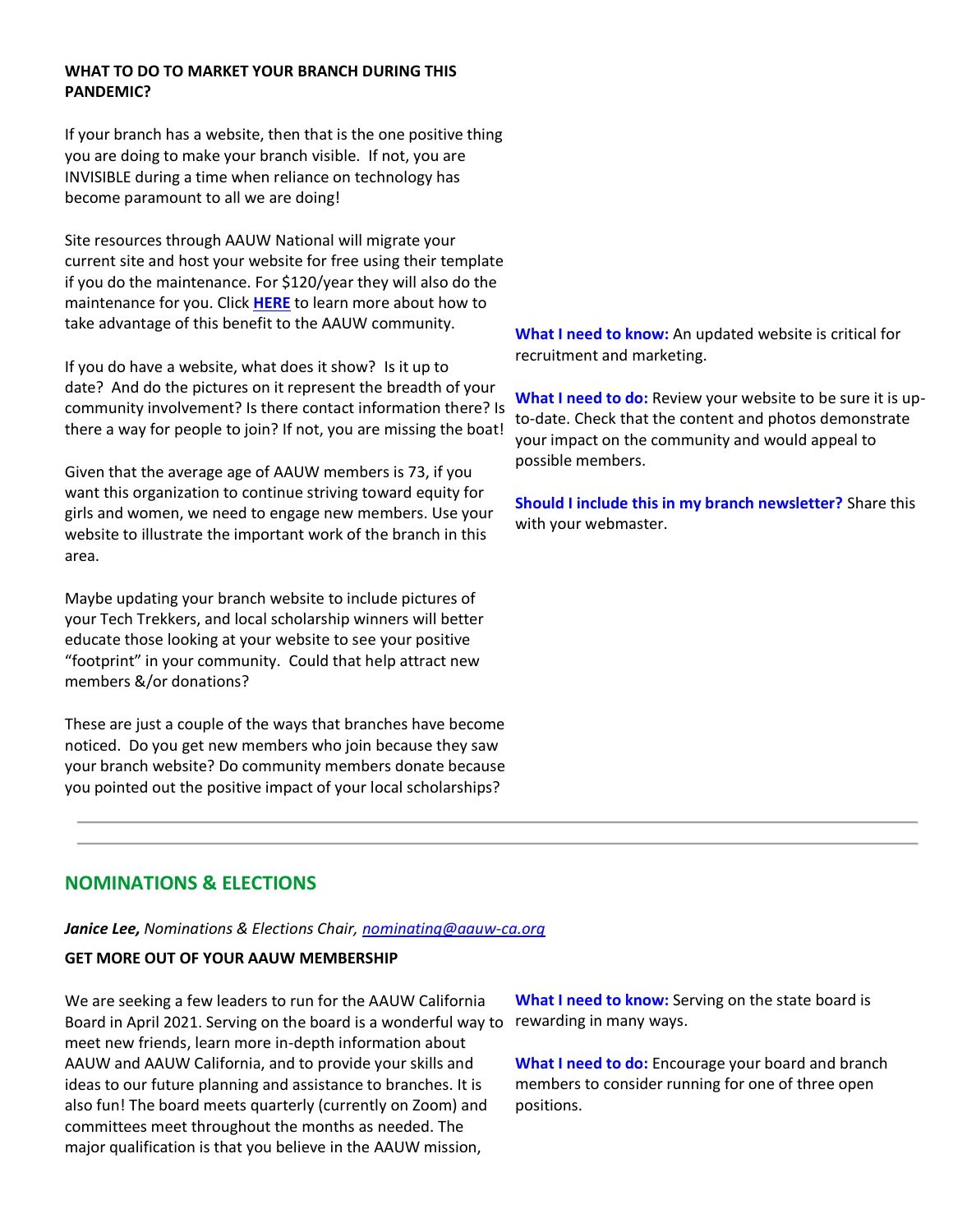want to help us move it forward in California, and have a commitment to the responsibility of the office.

You have served on your branch board, now bring your talents to the AAUW California Board!! Watch for the application and more information to be uploaded to the state website in October.

**Should I include this in my branch newsletter?** Yes, provide members with the information about candidacy [HERE.](https://bor.aauw-ca.org/sendy/l/YlrJ763AeyF892b51vFm0EptRw/xl1763vwtkU8MnMKpaPzlQeA/Gty90mouVyZkzKJ8HyafTA)

# **PUBLIC POLICY**

*Kathleen Harper, Director, and Sue Miller, Public Policy Committee Co-Chairs, [publicpolicy@aauw-ca.org](mailto:PublicPolicy@aauw-ca.org)*

.

#### **LEGISLATIVE WRAP-UP**

This has been one unpredictable legislative season – along with all the other wildness of 2020! We started the season with 34 bills that we selected for support. With COVID-19, racial injustice, and wildfires dominating the political landscape, we lost a lot of them right off the bat, then added several that were introduced in the last month. We ended up with 21, including our signature bill, SB 973, which we have sponsored for two years. With just hours to go before the deadline, it was finally signed into law – YAY! In summary, SB973 requires a private employer that has 100 or more employees, to submit a yearly pay data report to the Department of Fair Employment and Housing (DFEH) that contains wage information on employees by race, ethnicity, and sex. Also, 16 of our supported bills were signed, including all five of our racial justice bills. For more information go to "[Capitol Track](https://bor.aauw-ca.org/sendy/l/YlrJ763AeyF892b51vFm0EptRw/ALZ8LV9DprhByKJ4cXpjrg/Gty90mouVyZkzKJ8HyafTA)" on our website.

### **PUBLIC POLICY SURVEY-HELP DEVELOP AAUW CALIFORNIA PUBLIC POLICY PRIORITIES FOR 2021-2023!**

AAUW California's Public Policy Priorities support our mission and guide our advocacy work. This year we will be evaluating current priorities and making changes needed for 2021- 2023. Member participation in this process is important, both in reviewing and approving the updated priorities.

All members will receive an electronic survey around October 8th. This survey lists the current priorities and asks members to agree with the current statements or to offer suggestions for changes. California Public Policy Priorities are memberdriven; we urge all members to complete the survey and return it by October 22nd.

**What I need to know:** Public Policy is drafting priorities for 2021-2023 to guide its advocacy work.

**What I need to do:** Encourage members to complete the survey gathering input to guide the committee in drafting policies for final approval in April.

#### **Should I include this in my branch newsletter?** Yes,

emphasize that members will have a voice in public policy advocacy if they complete the survey.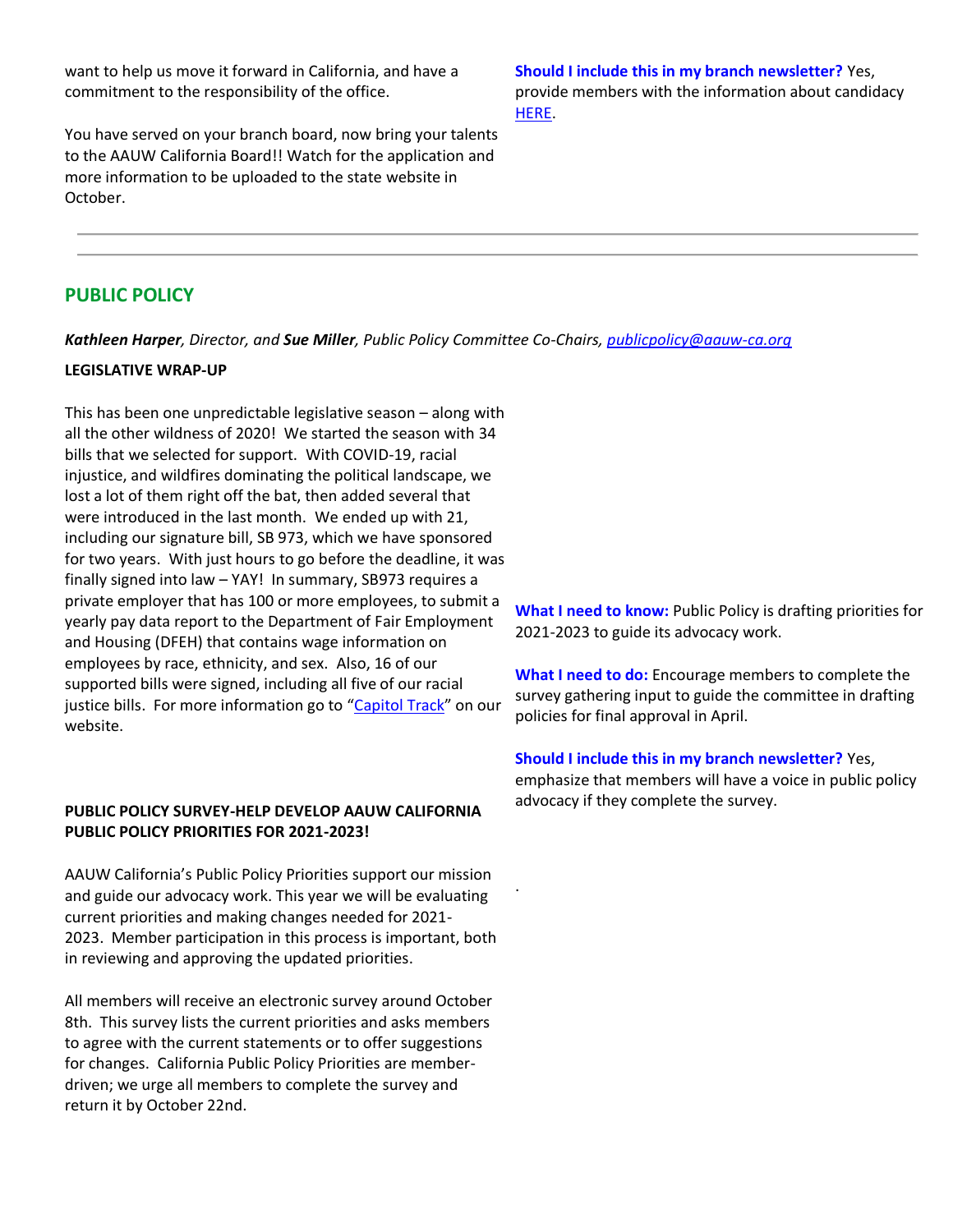The Public Policy Committee will review the survey results and discuss suggested changes. Based on the total survey response, the committee will make revisions to the current priorities. Early in 2021, a newly updated draft will be sent out to members. You will have the opportunity to vote to accept the full document in April 2021.

Don't miss out on this opportunity to share your opinion!

# **TECH TREK**

*Susan Negrete, and Alice Hill, Tech Trek State Co-Coordinators, [techtrek@aauw-ca.org](mailto:techtrek@aauw-ca.org)*

#### **A NEW FOCUS FOR 2021**

### **California Pivots After AAUW Cancels All 2021 Tech Trek Residential Camps**

With absolute concern being the health and safety of AAUW members, students, camp leaders, staff, teachers, and volunteers, AAUW recently announced that Tech Trek camps in all states must be closed for the 2021 season.

This news was extremely disappointing to all our stakeholders. However, the good news is California Tech Trek will not go dark in 2021!

We are planning now to pivot to a virtual platform.

While a virtual offering will not be the same experience as our prestigious residential camps – for as long as the pandemic creates a major health risk to our members and all participants – AAUW has determined no inperson camps can be held and AAUW California endorses this decision.

#### **Benefits to Students & Families**

With the move to a 2021 virtual platform, the residential room constraints go away, campus facilities costs won't be an issue, and due to delivery via the virtual world, the cost-per-student decreases.

This opens the opportunity for schools to nominate more students, and in Southern California, the 2020 restrictions based on the loss of UC Irvine space will not be required. The expectation is this will allow California

**What I need to know:** Tech Trek will not go dark in 2021. Extensive planning is underway for a virtual camp experience and branch leaders will be kept in the loop.

**What I need to do:** Alert your schools that Tech Trek will go forward; planning for the selection process is underway.

**Should I include this in my branch newsletter?** Yes, share the news with your members that Tech Trek will be virtual, but promises to be as educational and stimulating as ever.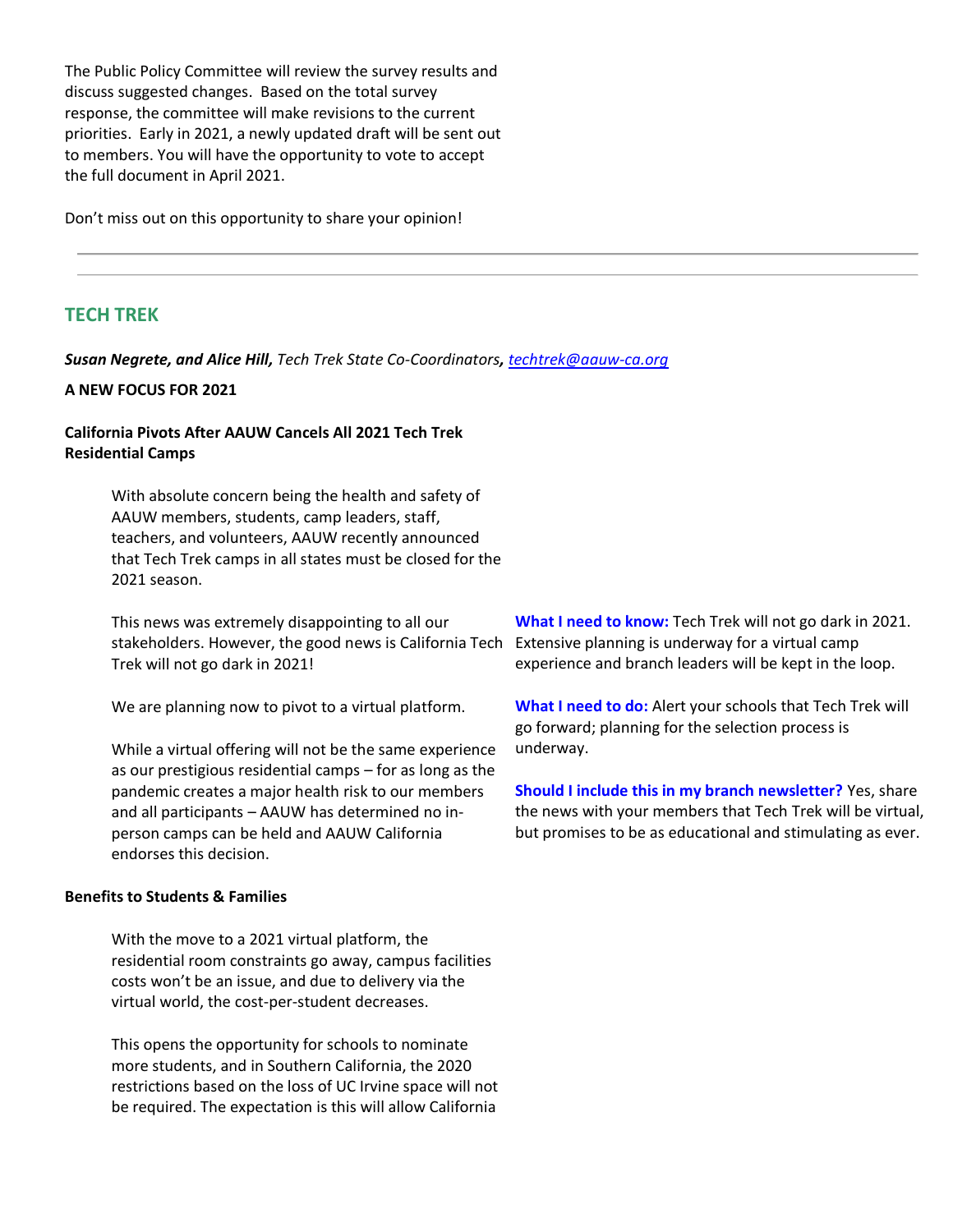Tech Trek to service more selected students across the state.

In addition, no costs will be incurred by families to prepare and transport their selected campers to campus.

### **Branch Packet Delay**

AAUW National is currently adjusting its materials to incorporate the new decision and virtual program requirements. As soon as they are received, California Tech Trek will begin review to determine what modifications are required for our virtual program. Branch Coordinators will be advised of this progress.

## **Branch Requests for Return of 2020 Tech Trek Funds**

Several branches have inquired on the process for returning 2020 funds due to the 2020 camp cancellations and the 2021 announcement. We recently provided the Special Projects Fund's (SPF) comprehensive response on this topic and more to branch leaders and branch coordinators by eBlast. All California Tech Trek 2021 donations are safely managed by SPF. Click [HERE](https://bor.aauw-ca.org/sendy/l/YlrJ763AeyF892b51vFm0EptRw/a763FI763m892eh6SoFj7Cs0jQCQ/Gty90mouVyZkzKJ8HyafTA) for more information.

## **Continuity of California Tech Trek in 2021**

In all cases, the safety and well-being of our branch members and everyone in the communities we serve is our primary focus. Moving to a virtual program ensures the continuity of the California Tech Trek Program in 2021. The tradition will continue of girls having the honor of being nominated by their science or math teacher and going through the application process – and the thrill of being selected!

Make sure your schools and communities are aware that in 2021 California Tech Trek will not be sitting on the sidelines! We are using this time to prepare an educational, stimulating, and fun five-day STEM experience for our rising middle school girls!

### **Liability Insurance During COVID**

Always plan for safety and wellness first! Please be aware that AAUW California liability insurance will NOT cover the coronavirus. AAUW does not sanction inperson meetings at this time nor for the foreseeable future.